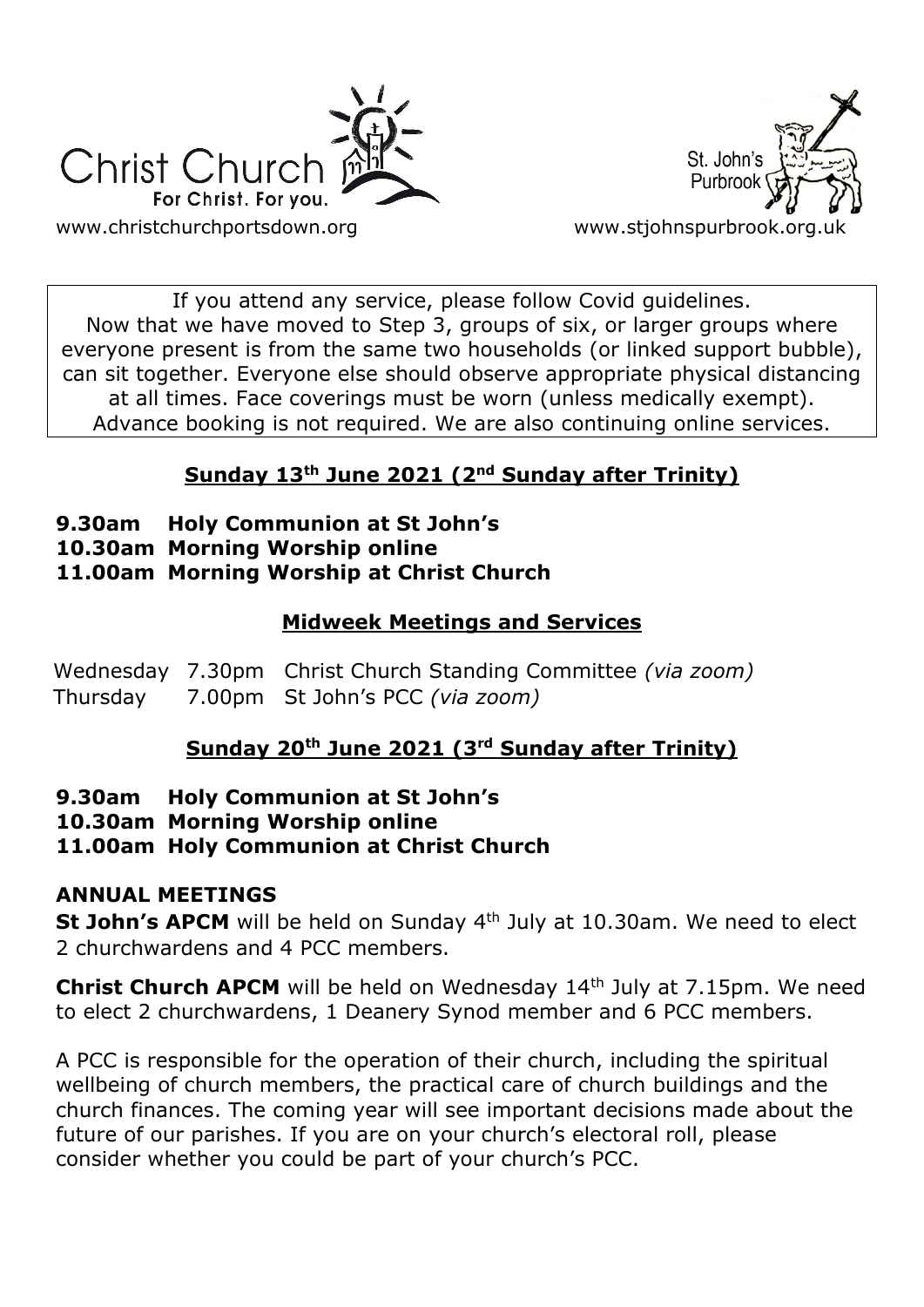#### **Revd Matt Grove**

Matt will be ordained priest at Portsmouth Cathedral on Saturday 26<sup>th</sup> June at 4pm. Admission is by ticket only. Please remember Matt in your prayers.

| <b>CONTACTS</b>      |                                            |
|----------------------|--------------------------------------------|
| <b>Vicar</b>         | <b>Revd Andy Wilson</b> (day off Monday)   |
|                      | vicar@christchurchportsdown.org            |
|                      | purbrookvicar@gmail.com                    |
| <b>Associate</b>     | <b>Revd Laura Cameron</b>                  |
| <b>Minister</b>      | revdlauracameron@gmail.com                 |
| Curate               | <b>Revd Matt Grove</b> (day off Friday)    |
|                      | matt.grove@christchurchportsdown.org       |
| <b>Churchwarden</b>  | <b>Stephen Anderson</b>                    |
| <b>CCP</b>           | stephen.anderson@christchurchportsdown.org |
| Churchwarden         | <b>Karina Golledge</b>                     |
| <b>CCP</b>           | thegolledges@btinternet.com                |
| <b>Administrator</b> | <b>Emma Evans</b>                          |
|                      | parish.office@christchurchportsdown.org    |
| <b>Hall Manager</b>  | Jacqui Wilson                              |
| <b>CCP</b>           | hall.manager@christchurchportsdown.org     |
| Website              | <b>Matt Doe</b>                            |
|                      | webmaster@christchurchportsdown.org        |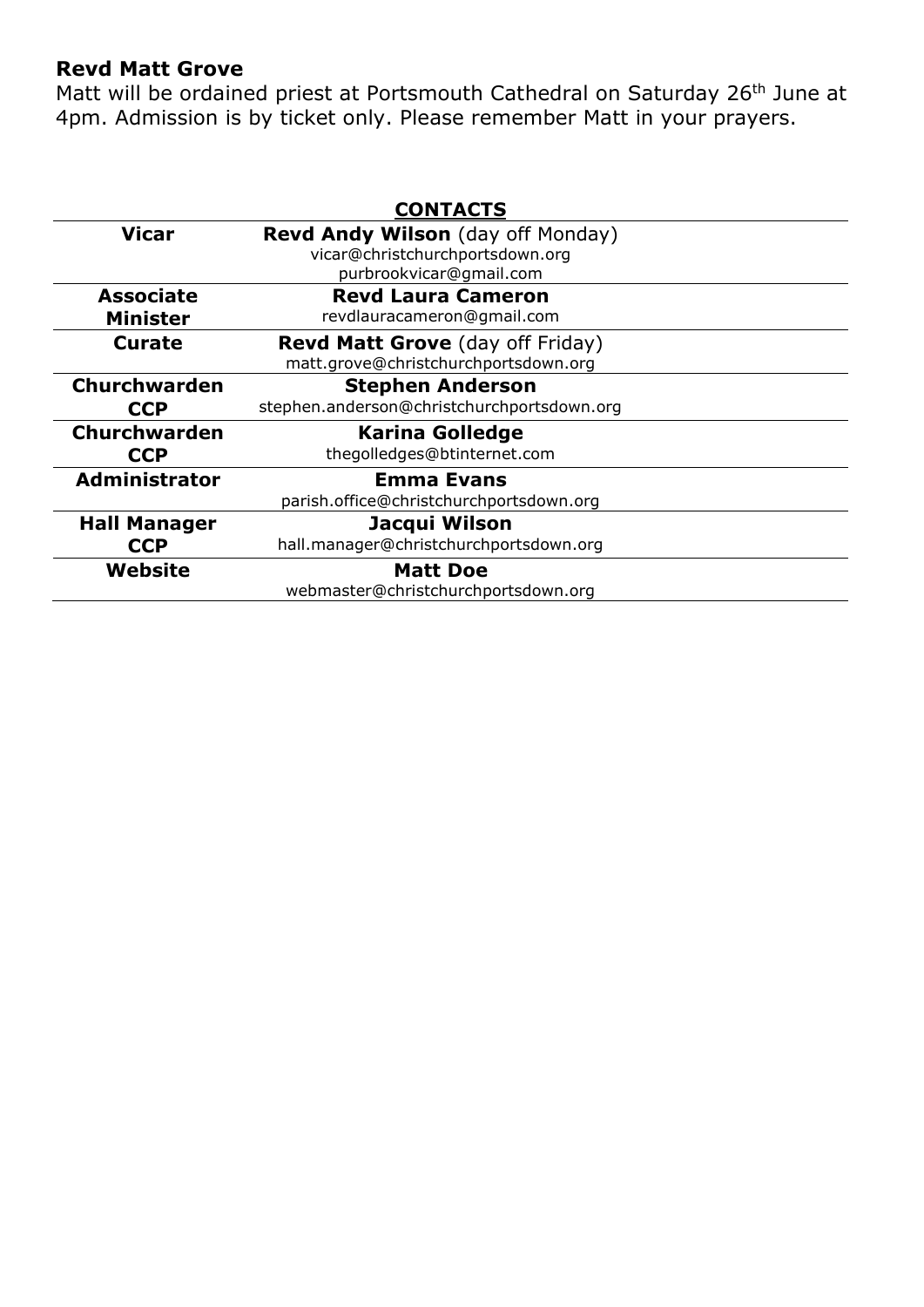# **Sunday 13 June 2021**

2nd Sunday after Trinity

# **Collect**

Lord, you have taught us that all our doings without love are nothing worth: send your Holy Spirit and pour into our hearts that most excellent gift of love, the true bond of peace and of all virtues, without which whoever lives is counted dead before you. Grant this for your only Son Jesus Christ's sake, who is alive and reigns with you, in the unity of the Holy Spirit, one God, now and for ever.

### *Amen*

# **Ezekiel 17:22–24**

<sup>22</sup> Thus says the Lord God: I myself will take a sprig from the lofty top of a cedar; I will set it out. I will break off a tender one from the topmost of its young twigs; I myself will plant it on a high and lofty mountain. <sup>23</sup> On the mountain height of Israel I will plant it, in order that it may produce boughs and bear fruit, and become a noble cedar. Under it every kind of bird will live; in the shade of its branches will nest winged creatures of every kind. <sup>24</sup> All the trees of the field shall know that I am the Lord. I bring low the high tree, I make high the low tree; I dry up the green tree and make the dry tree flourish. I the Lord have spoken; I will accomplish it.

*This is the word of the Lord. Thanks be to God.*

# **Psalm 92**

<sup>1</sup> It is a good thing to give thanks to the Lord and to sing praises to your name, O Most High; <sup>2</sup> To tell of your love early in the morning and of your faithfulness in the night-time, <sup>3</sup> Upon the ten-stringed instrument, upon the harp, and to the melody of the lyre.  $4$  For you, Lord, have made me glad by your acts, and I sing aloud at the works of your hands. <sup>5</sup> O Lord, how glorious are your works! Your thoughts are very deep. <sup>6</sup> The senseless do not know, nor do fools understand,  $<sup>7</sup>$  That though the</sup> wicked sprout like grass and all the workers of iniquity flourish,  $8$  It is only to be destroyed for ever; but you, O Lord, shall be exalted for evermore.

# **2 Corinthians 5:6–17**

<sup>6</sup>So we are always confident; even though we know that while we are at home in the body we are away from the Lord— $<sup>7</sup>$  for we walk by faith, not</sup> by sight. <sup>8</sup>Yes, we do have confidence, and we would rather be away from the body and at home with the Lord.  $9$  So whether we are at home or away, we make it our aim to please him. 10 For all of us must appear